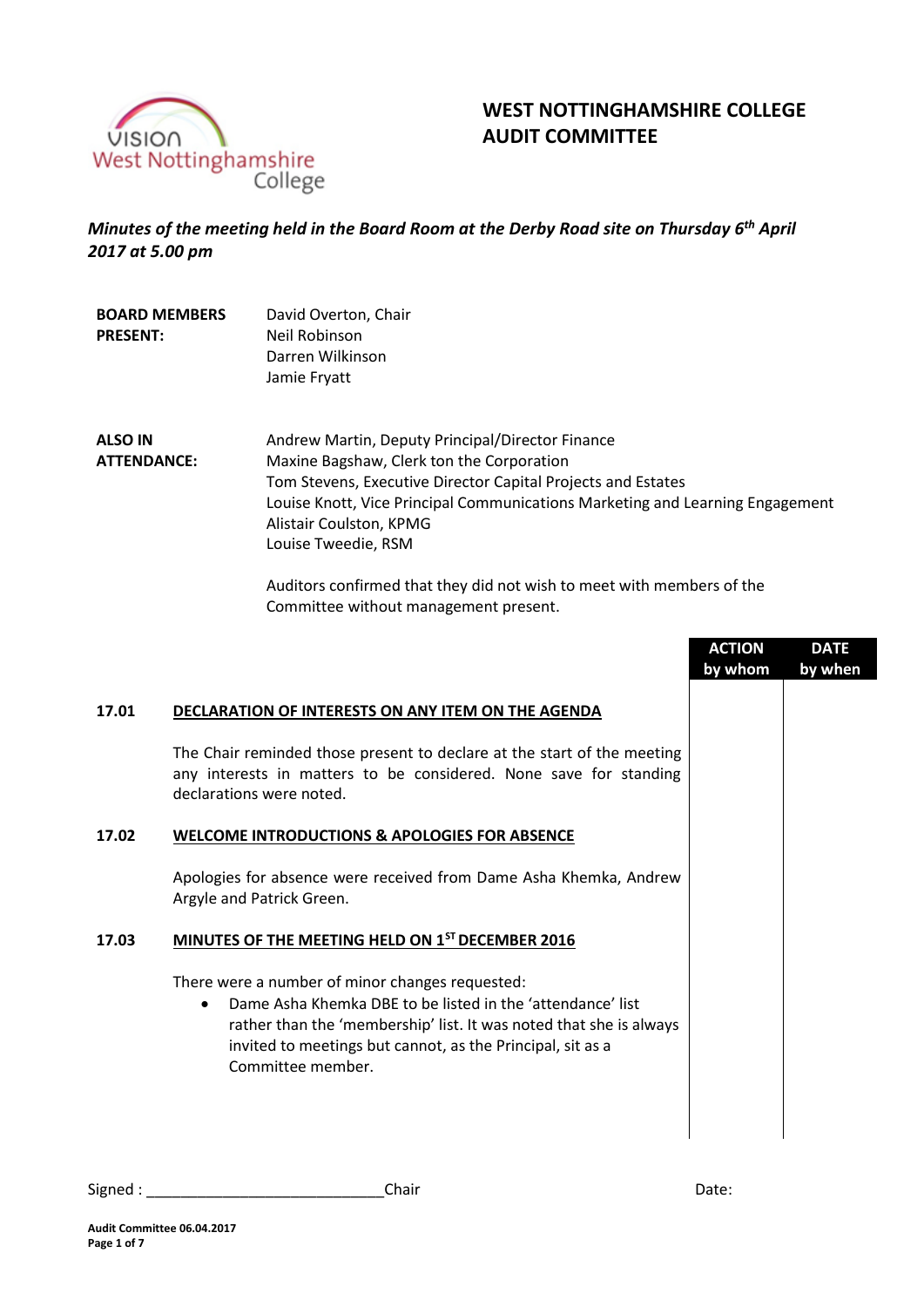- It was noted that Maxine Bagshaw Clerk to the corporation was not in attendance but instead Rachael Bates had attended to take the minutes of the meeting.
- Page  $4$  the word at the end of paragraph 1 should be 'revaluation' not 'evaluation'
- Page 4, fourth paragraph the word 'English' on the tenth line is spelt wrong.

The Clerk confirmed that she would make these changes and subject to the update it was agreed that the minutes were a true and correct record.

AGREED: to approve the minutes of the meeting held on  $1<sup>st</sup>$  December 2016.

In terms of matters arising it was confirmed:

- Page 3 in terms of the proposed change in the College's academic year the Trade Unions have not yet been consulted but the senior team are looking at how to best implement the changes required for the 17/18 academic year. This is an item that is ongoing.
- Page 4 the Deputy Principal confirmed that the College has received the outcome of the tri-annual pension revaluation and pleasingly the impact has been relatively minor. The employer contributions regarding LGPS have increased from 11% to 13.6%, although the annual cost has decreased from £189k to £91k. On the basis of the relatively minor changes there is no intention for the College to challenge or ask that the position be reviewed as the revaluation was not as bad as expected.

AGREED: to note the content of the update provided.

### **17.04 ACTION PROGRESS REPORT**

Members reviewed the action progress table and it was acknowledged that this item had been concluded and completed.

AGREED: to note the update provided.

### **17.05 INTERNAL AUDIT REPORT**

### 1) Benchmarking of Internal Audit Findings for 2015/16

RSM introduced this report and confirmed that the information provided shows a comparison for the 15/16 year across their client base and also gives details of any 3 year trends. Members attention was drawn to:

• Page  $1$  – this sets out the assurance levels provided as options and also shows how the College compares. The data shows that WNC is comparable with the sector.

```
Signed : ____________________________Chair Date:
```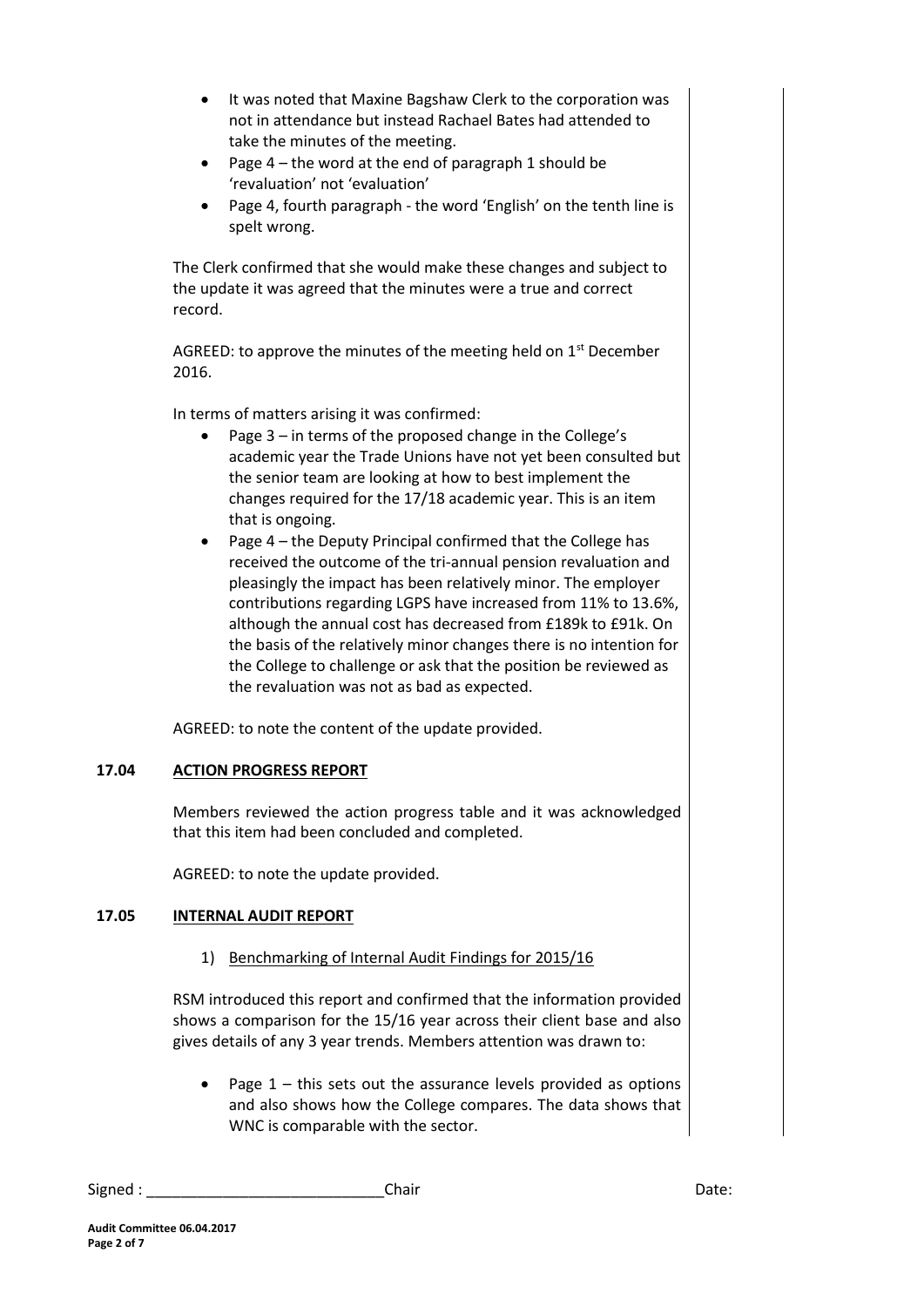She explained that there is no particular 'science' behind the comparison of assurance levels and that the analysis/fieldwork required at each organisation is different.

 Page 2 sets out the management actions resulting from internal audit findings. She confirmed that as far as WNC is concerned there are no areas of concern and WNC is fairly typical.

The Board questioned how many Colleges are supported by RSM and it was explained that there are 109.

AGREED: to note the update provided.

2) Framework for compliance and legal regulatory requirements  $-$ Safeguarding and Prevent

RSM introduced this report and confirmed that one of the areas directed as a focus for the College was Safeguarding and Prevent and specifically statutory compliance with policies and procedures. She was pleased to confirm a green RAG rating with substantial assurance being provided. She explained that the team had not looked at outcomes and that the focus had been processes.

Members' attention was drawn to page 21 and the action plan where it was noted that there is one medium and two low priority recommendations. The Committee asked for greater clarity regarding section 1.2 and the medium recommendation provided. The Vice Principal for Communications, Marketing and Learner Engagement explained that for the 16/17 academic year the College had changed its processes and safeguarding and prevent training had been completed using solar packs. These are online self-guided modules and part of the blended learning developments. Feedback from students was not very positive and they expressed the view that it was not clear in terms of what was and wasn't mandatory in terms of training.

She explained that for the 17/18 academic year the College is going back to basics and key areas, including safeguarding and prevent, will be part of face to face learning. She indicated that to address the gap seen in this report, March 2017 had been identified as a 'safeguarding month' which had helped to address the low percentage of students who had completed the training module. Certainly in terms of the on campus position this is now vastly improved. For next year it was explained that group tutorials will be built in to the curriculum and solar packs will supplement what has been provided in the classroom. The intention is to integrate safeguarding more in to the curriculum next year and make it more accessible and relevant to vocational learning.

It was acknowledged that external speakers are generally very impactful and the intention is to build more of this in to the programme for next year.

| Signed | Chair | Date: |
|--------|-------|-------|
|--------|-------|-------|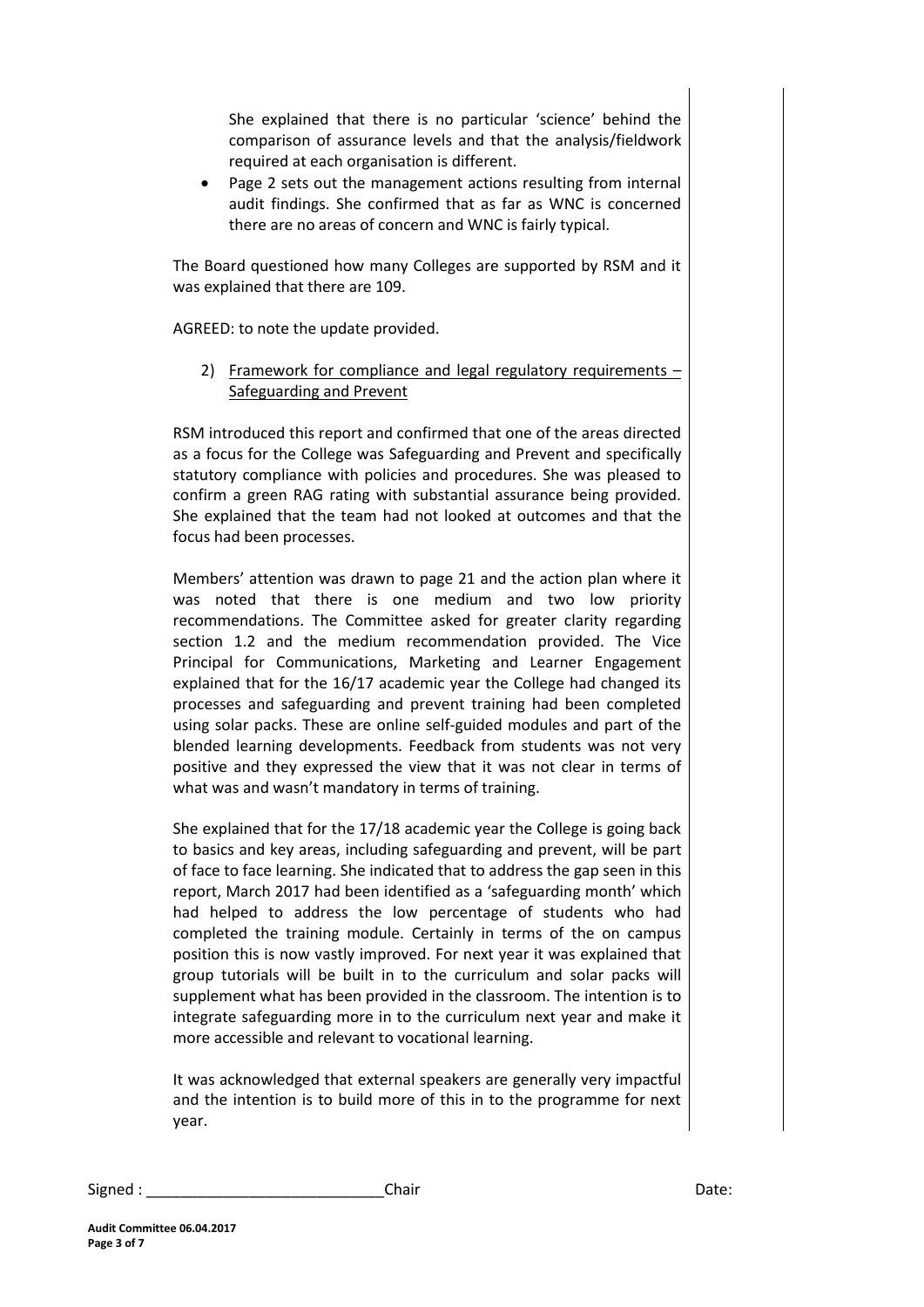The Committee questioned whether 80% non-completion was a high percentage. RSM confirmed that it was high as, generally there is face to face delivery and students are not given the choice regarding attendance.

The Committee discussed page 28 and questioned whether the Governor representative attending the safeguarding steering group meetings should be identified as 'the executive mayor of Mansfield'. It was acknowledged that it is the Vice Chair who is the link Governor for safeguarding. RSM confirmed that they would make this amendment.

AGREED: to note the update provided.

## 3) Risk management and governance

RSM introduced this item and were able to confirm a green RAG rating with substantial assurance provided. She indicated that these management systems are well embedded in the College. In terms of BKSB there is one low recommendation for improvement made at page 37. It was confirmed that this has now been addressed.

Members discussed page 42 and felt that there was a grammatical error in the final paragraph of section 2.2 the risk should be related to 'not achieving'. Again RSM confirmed that they would make this amendment.

AGREED: to note the update provided.

4) Internal audit progress report 2016/17 including internal audit charter April 2017

RSM introduced this item and confirmed that all field work has been completed or ongoing to plan. She explained that a review of key financials takes place over 3 visits but will come together as one report which is scheduled for presentation to the June meeting.

In terms of sector updates members attention was drawn to:

• Page  $57 -$  this identifies the high priority actions identified within the sector. It was confirmed that funding eligibility and learner data is always going to be a high priority as the impact is financial if there are errors. In terms of policies and procedural documents these are not usually so high, however the new prevent requirements have taken some time to settle down and therefore more actions on policies and procedures had been identified when compared with other years. Finance, HR and staffing are always considered to be high priority matters. Assurance was given to the Board that all of the high priority areas identified have been reviewed by RSM at WNC over the last 4 years.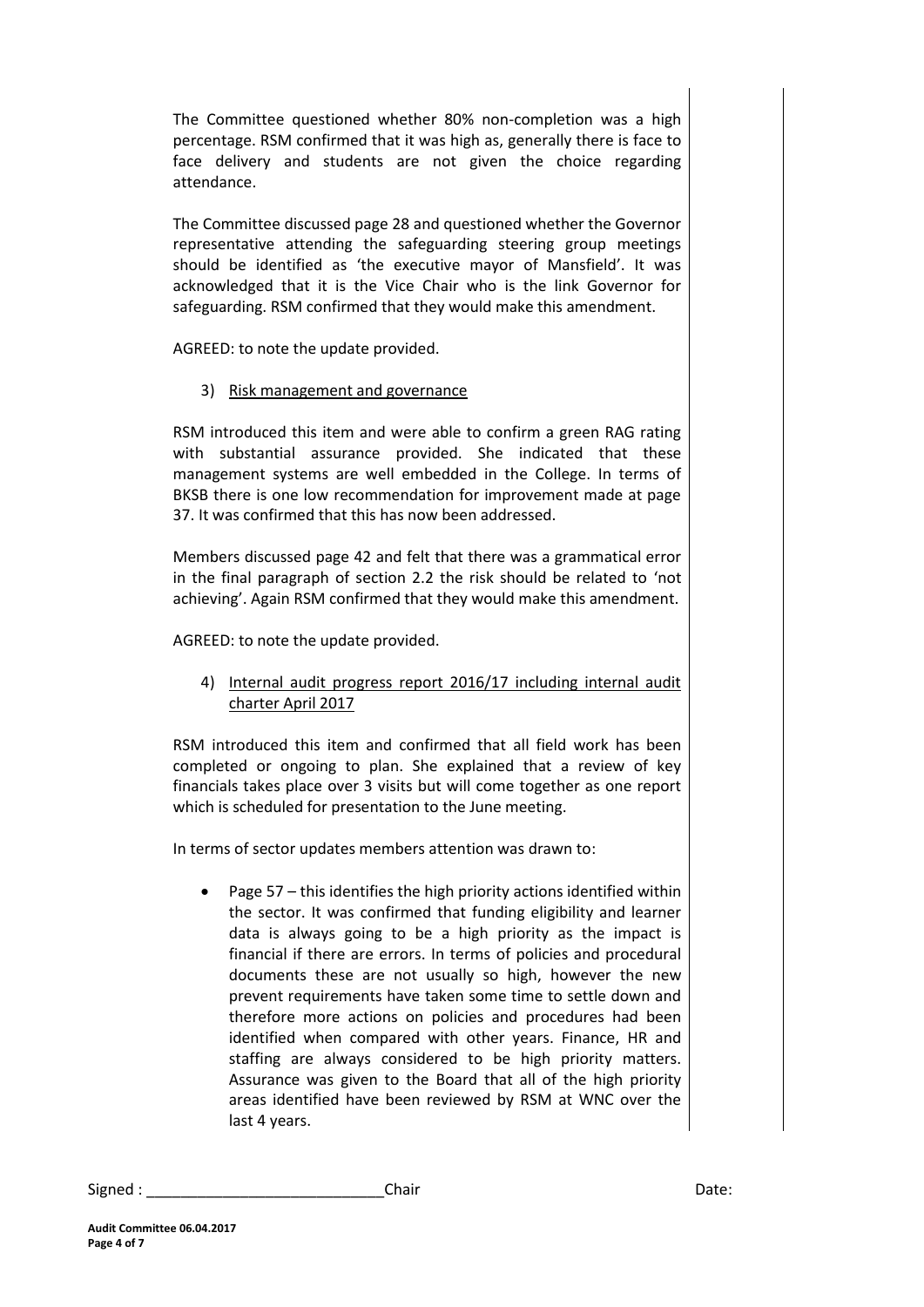Members' attention was drawn to page 69 and the reference made to data that is required to be published as part of the apprenticeship levy. The Committee questioned whether there was any sector guidance available on how 'publication' should take place. It was confirmed that AOC have not issued anything to date. The Deputy Principal suggested that publication could be within the SORP. It was agreed to await AOC guidance and noted that the College has until March 2018 to publish. The Vice Principal for Communications, Marketing and Learner Engagement confirmed that her annual report to the Board will include the 15/16 data required.

The Committee discussed the apprenticeship levy generally and it was acknowledged that there are very complex rules and some ambiguities regarding the requirements which could be open to interpretation. One part of this is the requirement that apprentices spend '20% of their paid employment on off the job training'. Exactly what 'off the job' training means is still to be clarified and until there is clarity this has to be considered a high risk area in terms of the Colleges provision. Also subcontracting apprenticeship delivery going forward is going to be a challenge and it is critically important to get it right as this represents £20 million of College activity.

In terms of the Colleges own levy payment this will be circa £100k and will be paid in to the digital account. The Committee were given assurance that HR are managing and assessing apprenticeship requests across the group to ensure that the levy payment is fully utilised. The College is keenly awaiting the introduction of the teaching standard as this will be really beneficial in terms of ensuring that staff who teach but are not qualified can, through the apprenticeship provision, obtain their teaching qualifications. It was noted that an added incentive is the exemption from employer NICs, introduced in April 2016, for apprentices up to the age of 25.

The Committees attention was drawn to page 74 where it was explained that there has been an external review of the work carried out by RSM and this should give the College assurance regarding the professional approach and the standards applied for customers.

Two other key matters brought to members' attention in terms of sector updates are page 76, vulnerability regarding cyberattacks, and page 80 email scamming. It was acknowledged that nearly all identified IT weaknesses are because of people not systems.

AGREED: to note the update provided.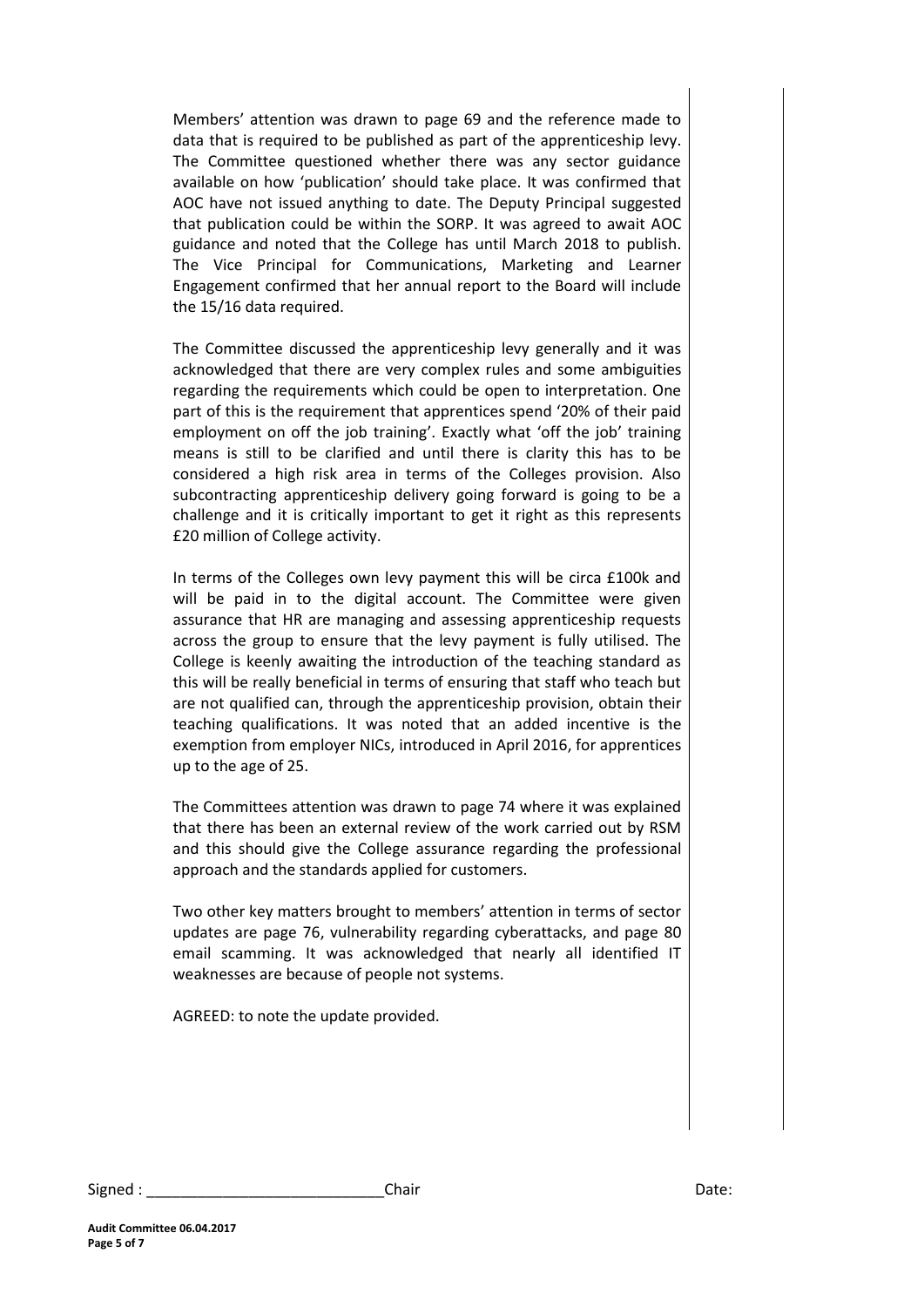| 17.06 | <b>COMPOSITE COLLEGE RECOMMENDATIONS REPORT</b>                                                                                                                                                                                                                                                                                                                                                                                                                                                                                                                                                                                                                                                                                                                                                                                                                                                                                                                                                                                                                                                                                                                                                                                                                                                                                                                                                                                                                                                                                                                                                                                                                                                                                                                                                                                                                                                                                                                                                                                                                       |         |           |
|-------|-----------------------------------------------------------------------------------------------------------------------------------------------------------------------------------------------------------------------------------------------------------------------------------------------------------------------------------------------------------------------------------------------------------------------------------------------------------------------------------------------------------------------------------------------------------------------------------------------------------------------------------------------------------------------------------------------------------------------------------------------------------------------------------------------------------------------------------------------------------------------------------------------------------------------------------------------------------------------------------------------------------------------------------------------------------------------------------------------------------------------------------------------------------------------------------------------------------------------------------------------------------------------------------------------------------------------------------------------------------------------------------------------------------------------------------------------------------------------------------------------------------------------------------------------------------------------------------------------------------------------------------------------------------------------------------------------------------------------------------------------------------------------------------------------------------------------------------------------------------------------------------------------------------------------------------------------------------------------------------------------------------------------------------------------------------------------|---------|-----------|
|       | The Deputy Principal introduced this item and confirmed that for the<br>15/16 academic year there are two actions outstanding, particularly<br>relating to efficiency in the curriculum and staffing. It was confirmed that<br>an update on these actions will be presented to the June residential<br>within the KPI update. In terms of the two items outstanding for 16/17<br>these are not yet due for completion until July 2017.                                                                                                                                                                                                                                                                                                                                                                                                                                                                                                                                                                                                                                                                                                                                                                                                                                                                                                                                                                                                                                                                                                                                                                                                                                                                                                                                                                                                                                                                                                                                                                                                                                | Dir S&I | June 2017 |
|       | AGREED: to note the update provided.                                                                                                                                                                                                                                                                                                                                                                                                                                                                                                                                                                                                                                                                                                                                                                                                                                                                                                                                                                                                                                                                                                                                                                                                                                                                                                                                                                                                                                                                                                                                                                                                                                                                                                                                                                                                                                                                                                                                                                                                                                  |         |           |
| 17.07 | <b>RISK MANAGEMENT</b>                                                                                                                                                                                                                                                                                                                                                                                                                                                                                                                                                                                                                                                                                                                                                                                                                                                                                                                                                                                                                                                                                                                                                                                                                                                                                                                                                                                                                                                                                                                                                                                                                                                                                                                                                                                                                                                                                                                                                                                                                                                |         |           |
|       | The Vice Principal Curriculum, Marketing and Student Engagement<br>introduced this item and confirmed that the executive considered the<br>current risk environment and made a number of changes to the<br>significant risk register including:<br>Now that discussions around area reviews have concluded, with<br>the Colleges proposal to stand alone being accepted, mention of<br>the area review as a contributing factor in risk has been<br>removed.<br>A new strategic risk regarding the Higher Level Skills Strategy and<br>٠<br>usage of the university centre has been added at risk priority 6. It<br>was explained that the College simply has not had as much<br>traction in terms of this development as it would hope. Full<br>details of risk priority 6 were reviewed at page 102.<br>In terms of the contingent risk register the executive made a number of<br>changes including:<br>Splitting out risks related to safeguarding and prevent and those<br>related to equality and diversity at risk priority 15 and 16<br>respectively. This was felt necessary to reflect the far higher risk<br>implications should the College have issues with safeguarding<br>and prevent. There has been the inclusion of an external review<br>of safeguarding arrangements. Internal audit findings in relation<br>to safeguarding and prevent have been discussed earlier in the<br>meeting and Ofsted also found that the Colleges arrangements<br>were strong.<br>The addition of a contingent risk related to the Colleges estate<br>development and maintenance has been added at risk priority<br>18.<br>In relation to the HE Centre it was explained that the College realistically<br>is about a year behind where it expected to be, principally because it has<br>taken longer to expand/validate the curriculum than originally<br>anticipated. Being developed is a broader curriculum and the HE strategy<br>is being rewritten to ensure that it takes full advantage of UCAS and also<br>ensures that the curriculum meets local needs. |         |           |